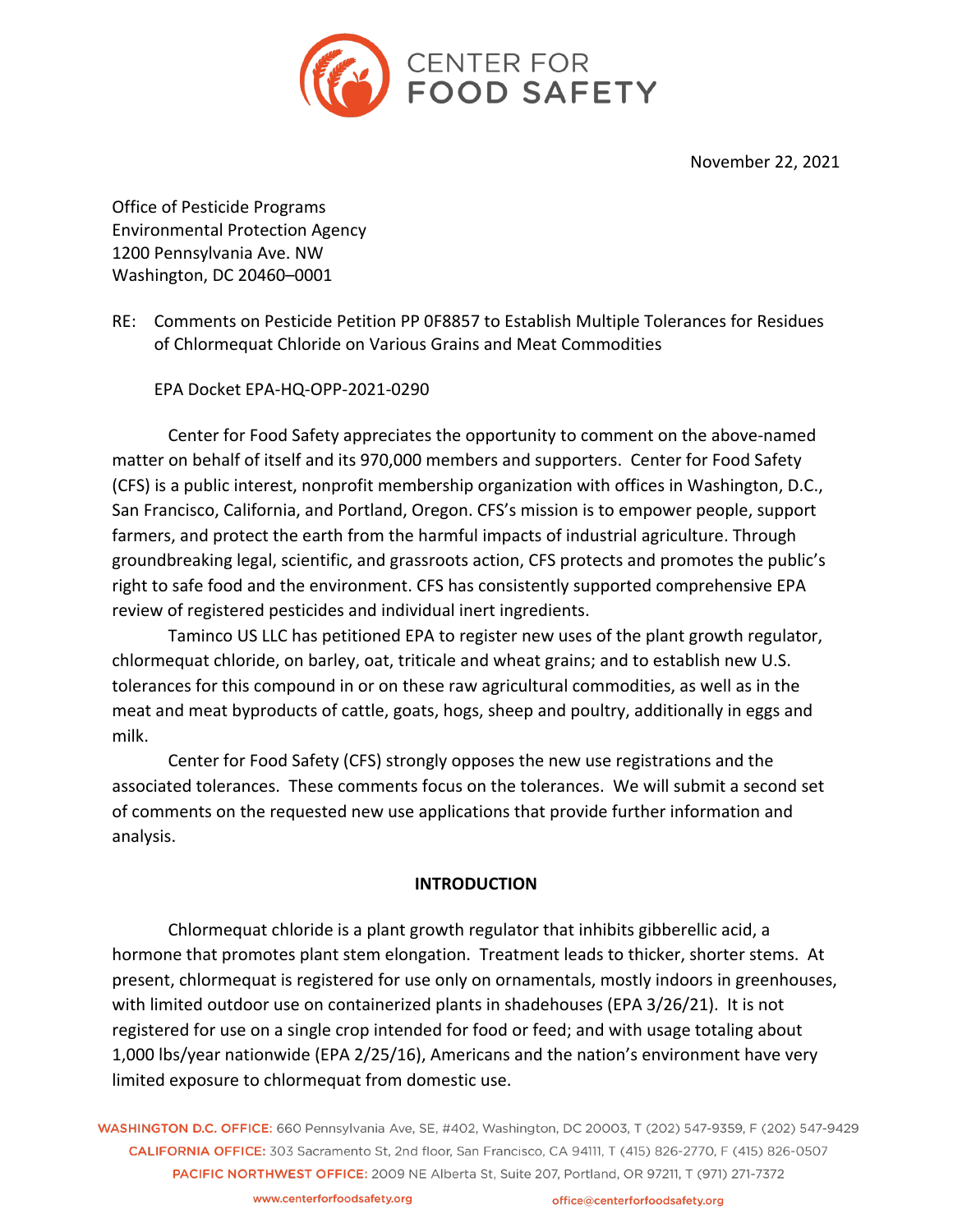However, chlormequat is registered for use on grains in Europe, the U.K., Canada and other countries, which along with Codex have established corresponding tolerances. In fact, about 65% of winter wheat and 50% of winter barley and oats are treated with products containing chlormequat in the United Kingdom (Spink et al. 2004), while 70% of the wheat in the European Union as a whole is treated with it (Sorensen and Danielsen 2006). To facilitate import of chlormequat-treated grains from these countries, the EPA has established import tolerances that do not apply to domestically-grown grains.

Granting the requested tolerances and approving the proposed new uses will likely lead to an astronomical rise in domestic use of this chemical. Torner et al. (1999) cite typical application rates of 0.5 to 2 kg/ha (0.45 to 1.79 lbs/acre) in Europe. EPA has granted experimental use permits with permitted application rates for wheat, barley/oats, rye/triticale and grasses for seed of 1 lb/acre, 1.27 lbs/acre, 1-1.27 lbs/acre and 1.34-4 lbs/acre, respectively (EPA 3/16/21, Table 3.3, p. 11). If 70% of the U.S. wheat, oats and barley that went on to be harvested in 2020 were treated at a rate of 1 lb/acre, 28 million lbs of chlormequat would have been applied that year (40 million harvested acres in 2020 \* 70% \* 1 lb/acre). This would represent a 28,000-fold increase over the current 1,000 lbs/year.

#### **RELEVANT LEGAL STANDARDS**

### **The Federal Food, Drug, and Cosmetic Act**

Federal Food, Drug, and Cosmetic Act (the FFDCA)<sup>1</sup> prohibits the introduction of "adulterated" food into interstate commerce.<sup>2</sup> The Act requires that where use of a pesticide will result in any pesticide residue being left on food, EPA must either set a "tolerance" level for the amount of allowable pesticide residue that can be left on the food, or set an exemption of the tolerance requirement.<sup>3</sup>

EPA has a duty under the FFDCA to ensure that the proposed tolerance level of chlormequat residue will cause "no harm" to humans, particularly infants and children "from aggregate exposure" to chlormequat.<sup>4</sup> The FFDCA mandates EPA to "establish or leave in effect a tolerance for a pesticide chemical residue in or on a food only if the Administrator determines that the tolerance is safe."<sup>5</sup> For a tolerance level to be "safe," the statute requires EPA determine "that there is a reasonable certainty that no harm will result from aggregate exposure to the pesticide chemical residue, including all anticipated dietary exposures and all other exposures for which there is reliable information."6 "Aggregate exposure" includes not only dietary exposure through food consumption, but also includes "exposures through water and residential uses."7

<sup>1</sup> 21 U.S.C. § 301 *et seq*.

<sup>2</sup> 21 US.C. § 331.

 $3$  21 U.S.C. § 346a(1).

 $4$  21 U.S.C. § 346a(b)(2)(A).

 $5$  21 U.S.C. § 346a(b)(2)(A)(i).

 $6$  21 U.S.C. § 346a(b)(2)(A)(ii).

<sup>7</sup> *Natural Res. Def. Council v. Whitman*, No. C 99-03701-WHA, 2001 WL 1221774 (N.D. Cal. Nov. 7, 2001).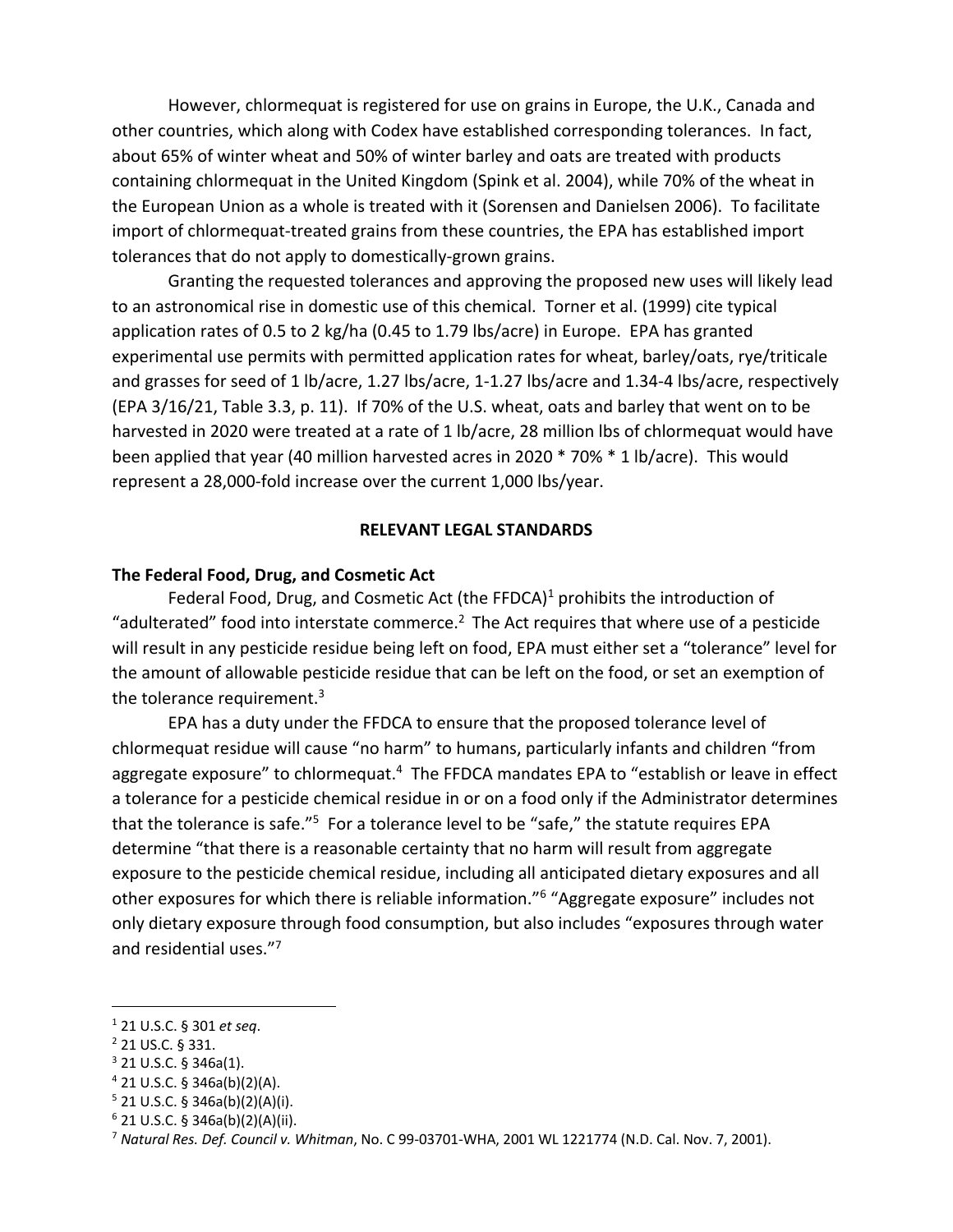#### **COMMENTS**

#### **Chlormequat is frequently detected in grains**

Chlormequat chloride is one of the most frequently detected pesticide residues in European countries where it is used. In Denmark, chlormequat was detected in 87% and 83% of cereals tested in 1997 and 1998 (Granby and Vahl 2001), while 44 of 48 samples of wheat produced in the UK in 2002 contained chlormequat residues (Spink et al. 2004). In the European Union as a whole, chlormequat was by far the most frequently quantified pesticide in wheat in 2015, with 49% percent of samples testing positive, while in 2016, the EU detected chlormequat residues in 34% of rye samples (EFSA 2017, EFSA 2018).

Chlormequat chloride is extremely persistent. It is stable to hydrolysis and photolysis in water, and is not expected to degrade on the surface of sprayed leaves (EPA 3/26/21). Thus, it is not surprising that it turns up frequently not only in raw cereal commodities, but also in processed cereal products. In the EU, chlormequat was by far the most frequently detected pesticide in wheat flour, with 48% of samples testing positive in 2014 (EFSA 2016). In the UK, an astounding 88% (125 of 142) of bread and related bakery goods tested positive for chlormequat in the third quarter of 2018.

#### **Chlormequat is a low-dose reproductive toxin**

These residues are concerning because chlormequat chloride is a reproductive toxin that has adverse effects at extremely low levels in animal models. Torner et al (1999) found that low-level exposure of pregnant mice and their offspring to chlormequat chloride impacted the sperm of the male offspring such that *in vitro* fertilization tests showed far lower fertilization and oocyte cleavage rates than did sperm from control males. This occurred at chlormequat doses on the order of 0.024 mg/kg bw (Sorensen and Danielsen 2006). A pig experiment revealed that sows exposed to even lower levels of chlormequat in treated wheat experienced impaired reproduction through disruption of estrous (Danielsen et al. 1989 [in Danish], described in Sorensen and Danielsen 2006). Xiagedeer et al. (2020) found that chlormequat disrupted the embryonic growth of offspring, with adverse postnatal effects, when female rats were exposed to 5 mg/kg bw during gestation.

These reproductive effects in three species occur at doses lower than the NOAEL's upon which EPA based its toxicological reference values for acute and chronic exposure to this compound, based solely on registrant testing. Indeed, in some animal studies, effects were observed at levels lower than the reference values themselves (aRfD =  $1 \text{ mg/kg/day}$ , cRfD = 0.05 mg/kg/day), demonstrating that EPA has greatly underestimated the toxicity of chlormequat. The same still holds for the somewhat lower safety thresholds established in the European Union.

However, even with the inflated and unsafe reference doses established in the European Union (aRfD = 0.09 mg/kg/day; acceptable daily intake = 0.04 mg/kg/day), the EU finds potential short-term consumer risks from exposure to some food items bearing residues of chlormequat (EFSA 2017, p. 83). Even in the U.S., chlormequat chloride is regarded as an "extremely hazardous substance." See 40 C.F.R. § 355.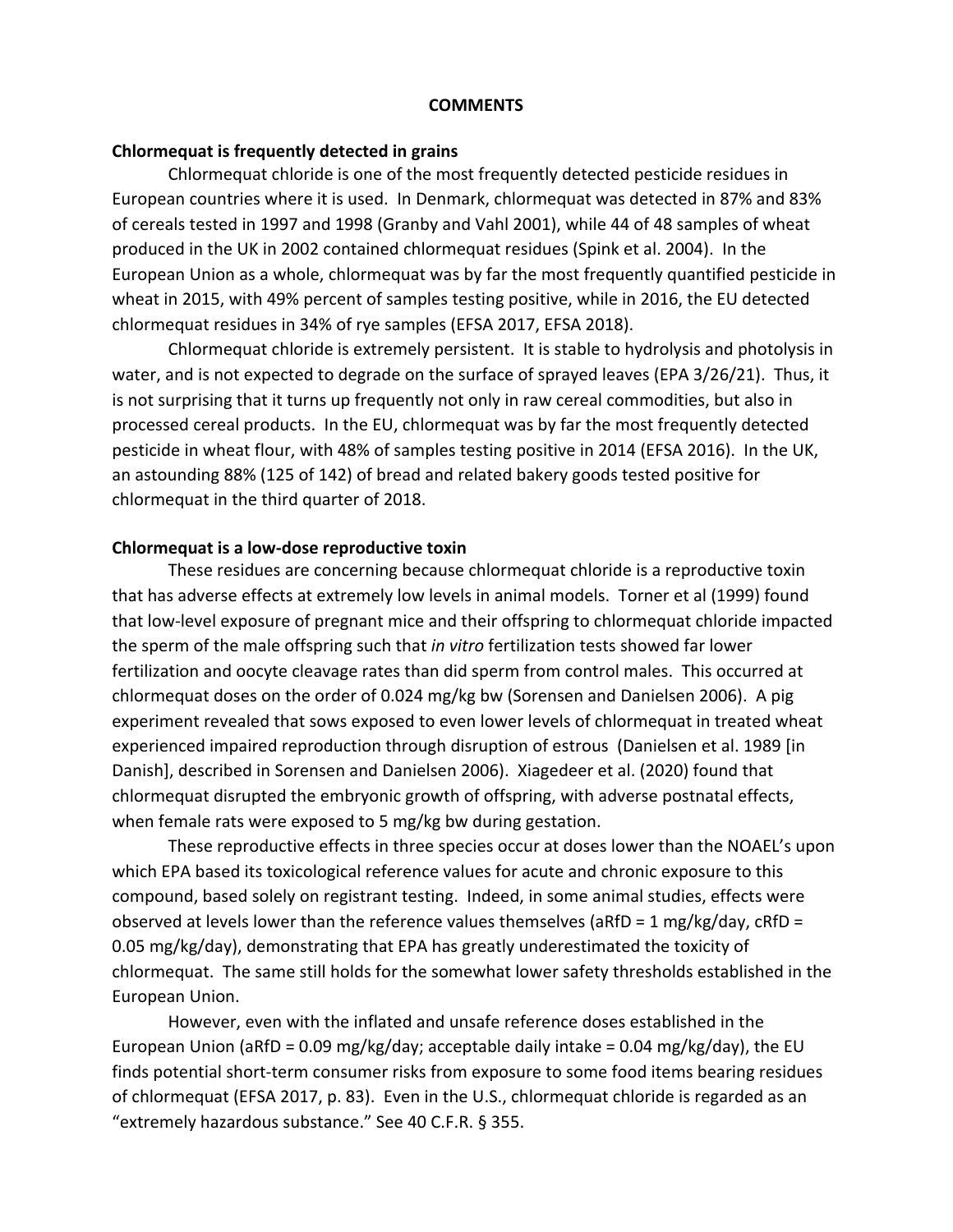It is clear that the proposed tolerances would lead to unsafe exposures to this highly toxic compound, and must not be granted.

### **Tolerance creep**

CFS opposes the new use registrations, and establishment of any domestic tolerances for chlormequat, as the risks to human health of exposure far exceed any minor agronomic benefits. However, even if one were to consider some tolerances justified, those proposed by Taminco are far higher than are "needed" to accommodate the intended use of chlormequat to strength stalks of the pertinent grain crops: wheat, barley, oats and triticale.

The proposed tolerance for wheat of 5 ppm far exceeds past and current maximum residue levels (MRL's) established by other countries and Codex: just 1 ppm in Canada, a major wheat-producing nation, and a 2 ppm Codex MRL (EPA 3/16/21, Appendix A.5). The disparity for barley is even greater. Canada's MRL of 0.1 ppm and the 2 ppm Codex MRL for barley are 80-fold and 4-fold, respectively, below the Taminco-proposed tolerance of 8 ppm (Ibid). Most unacceptable is the proposal for a 40 ppm tolerance in or on oats. The Codex MRL is just 4 ppm, one-tenth that value, while the UK not long ago and perhaps today had/has a nearly equivalent MRL of 5 ppm (Spink et al. 2004).

### **High tolerances encourage bad agricultural practice and increase chlormequat exposure**

Chlormequat residue testing carried out at three sites in the UK during the 2002-03 growing season revealed widespread contamination of wheat, barley and oats, but at levels substantially below then-prevailing tolerances, and even farther below the vastly inflated tolerances proposed by Taminco (Spink et al. 2004).

Two key factors driving high residue levels are application rate and timing (Ibid). As one would expect, higher rates lead to higher residues. However, the timing of application is even more important.

Spink et al. (2004) found that chlormequat residue levels in wheat, oats and barley grain increased sharply as the time of application advanced to later growth stages. Teittinen (1975) found vastly increased chlormequat residues in wheat when 2.5 kg/ha was applied 65 days before harvest (3.2 mg/kg) vs. 98 days before harvest (0.16 mg/kg). Likewise with application of 0.69 to 1.38 kg/ha in oats, chlormequat residues increased from 0.23-0.33 mg/kg when applied at growth stages GS31/32 to 1.68-2.0 mg/kg when applied at GS45 (Gans et al. 2000, Tables 2 and 3).

While applications of chlormequat to grains were limited to GS31/32 in the past (Spink et al. 2004), EPA has approved experimental use permits in which applications are made as late as GS39 (EPA 3/16/21, Table 3.3, p. 11). Exposure to chlormequat could be considerably reduced if applications were restricted to earlier growth stages. Spink et al. (2004) found that changing the application timing from GS31 to an earlier growth stage  $-$  late tillering  $$ dramatically reduced chlormequat residues without impacting performance. The same authors also found no benefit of chlormequat to barley.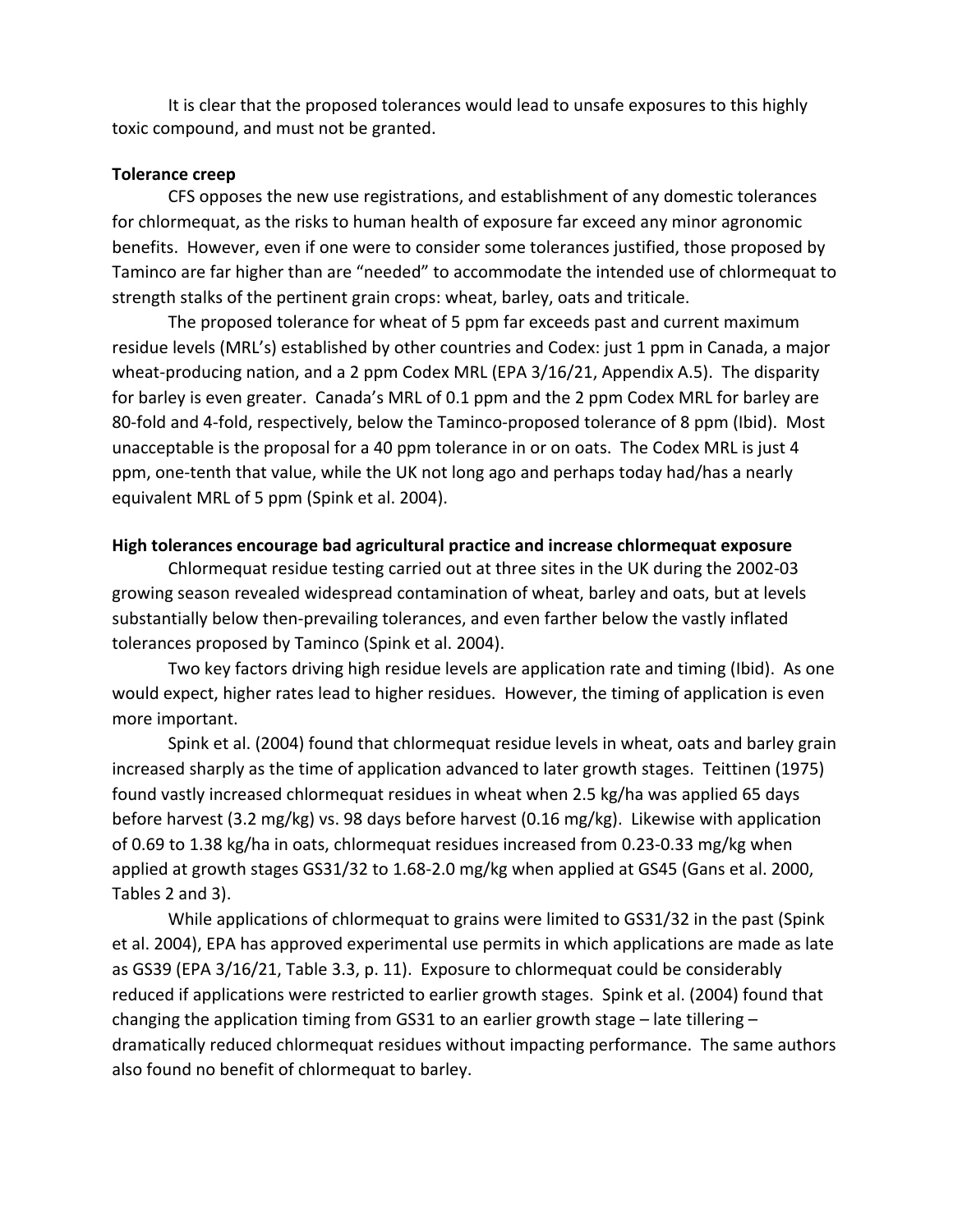These findings suggest that the ultra-high tolerances proposed by Taminco would encourage growers to make applications of chlormequat at far later growth stages than is recommended by agronomists, dramatically increasing exposure to this reproductive toxin.

## **Co-exposure aggravates adverse effects**

In Sweden, chlormequat chloride was found in 100% of urine samples from Swedish adolescents in 2000, 2004, 2009, 2013 and 2017, with roughly 200 samples each year (Noren 2020, Table 3). The last thing we need in the U.S. is exposure to still another reproductive toxin.

The increased exposure to residues of this reproductive toxin that would ensue from granting the proposed tolerances would occur against a backdrop of exposure to a multitude of other such toxins, particularly other anti-androgens. Low-level co-exposures to multiple chemicals frequently have additive effects on common target tissues, a result which EPA scientists have found sometimes holds true even if components of the mixture have dissimilar mechanisms of toxicity (e.g. Rider et al. 2010). This means that safety thresholds established for individual substances may well not be protective in the real world of co-exposure to multiple chemicals (Kortenkamp et al. 2007, Nordkap et al. 2012).

This evidence is particularly strong for anti-androgenic compounds. Numerous animal studies show that in utero exposures to mixtures often have additive and occasionally synergistic adverse effects on a range of male reproductive endpoints, even when components of the mixture are administered at levels at or well below the individual NOAELs (Christiansen et al. 2009, Rider et al. 2010). As would be predicted from the dose addition principle, EPA research scientists found that the doses of individual chemicals needed to adversely affect male reproductive tract development decrease with increasing number of anti-androgens in the mixture (Conley et al 2018).

Sperm counts and quality have been declining for decades, with an over 50% reduction in sperm counts in men in developed countries from 1973 to 2011 (Levine et al. 2017). Scientists attribute this decline in large part to increasing exposure to environmental chemicals, including pesticides (Martenies and Perry 2013, Gore et al. 2015, Chiu et al. 2015).

# **CONCLUSION**

The putative benefit of applying chlormequat to grains is far outweighed by the costs to human health of granting the proposed tolerances. CFS urges EPA to deny all of Taminco's proposed domestic tolerances for chlormequat chloride.

> Bill Freese, Scientific Director Center for Food Safety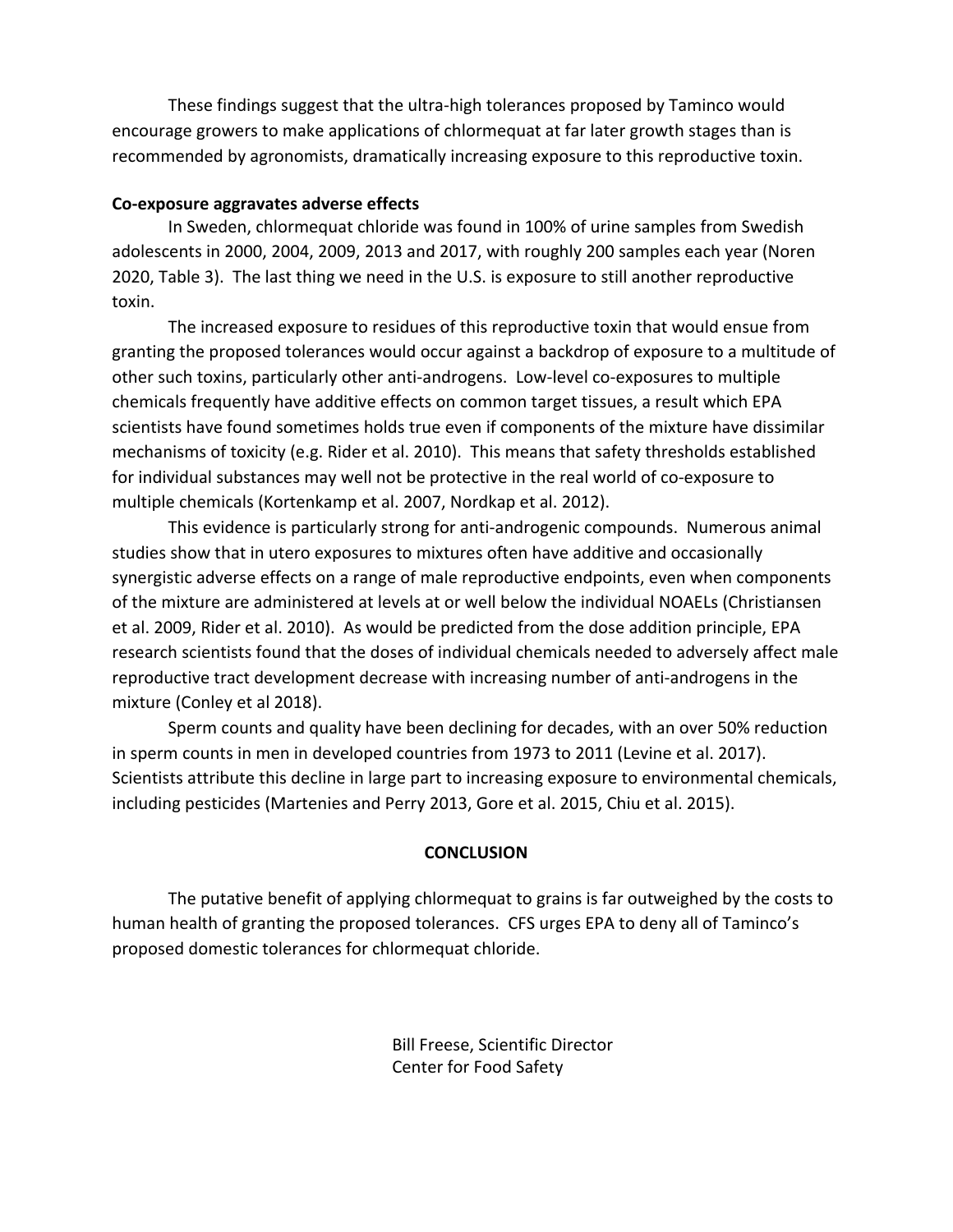### **REFERENCES**

Chiu Y-H et al. (2016). Intake of Fruits and Vegetables with Low- to-Moderate Pesticide Residues Is Positively Associated with Semen-Quality Parameters among Young Healthy Men. The Journal of Nutrition 146(5): 1084-92.

Christiansen S et al. (2009). Synergistic disruption of external male sex organ development by a mixture of four antiandrogens. Environmental Health Perspectives 117(12): 1839-46.

Conley JM et al. (2019). Mixed "anti-androgenic" chemicals at low individual doses produce reproductive tract malformations in the male rat. Toxicological Sciences 164(1): 166-178.

Danielsen, V., Larsen, A. E. and Binder, M. (1989) CCC- behandlet hvede som foder til gylte og 1. lægssøer (CCC-Treated Wheat as Feed for Gilts and First Parity Sows). Statens Husdyrbrugsforsøg, Meddelelse nr. 749, 4 pp (in Danish).

EFSA (2018). The 2016 European Union report on pesticide residues in food. European Food Safety Authority, EFSA Journal 2018; 16(7): 5348. Available at: https://efsa.onlinelibrary.wiley.com/doi/10.2903/j.efsa.2018.5348.

EFSA (2017). The 2015 European Union report on pesticide residues in food. European Food Safety Authority, EFSA Journal 2017; 15(4): 4791. Available at: https://www.efsa.europa.eu/en/efsajournal/pub/4791.

EFSA (2016). The 2014 European Union report on pesticide residues in food. European Food Safety Authority, EFSA Journal 2016; 14(10): 4611. Available at: https://www.efsa.europa.eu/en/efsajournal/pub/4611.

EPA (3/26/21). Chlormequat Chloride: Draft Ecological Risk Assessment for Registration Review, EPA, EPA-HQ-OPP-2015-0816-0018, March 26, 20121.

EPA (3/16/21). Chlormequat Chloride: Draft Human Health Risk Assessment for Registration Review, EPA, EPA-HQ-OPP-2015-0816-0019, March 16, 20121.

EPA (2/25/16). BEAD Chemical Profile for Registration Review: Chlormequat Chloride (018101), Biological and Economics Analysis Division, EPA, EPA-HQ-OPP-2015-0816-0003, February 2, 2016.

Gans W, Beschow H and Merbach W (2000). Growth regulators for cereal and oil crops on the basis of 2,3-dichloroisobutyric acid and chlormequat chloride and residue analyses of both agents in the grain of oat. J. Plant Nutr. Soil Sci. 163: 405-410.

Gore AC et al. (2015). EDC-2: The Endocrine Society's Second Scientific Statement on Endocrine-Disrupting Chemicals. Endocrine Reviews 36(6): E1-E150.